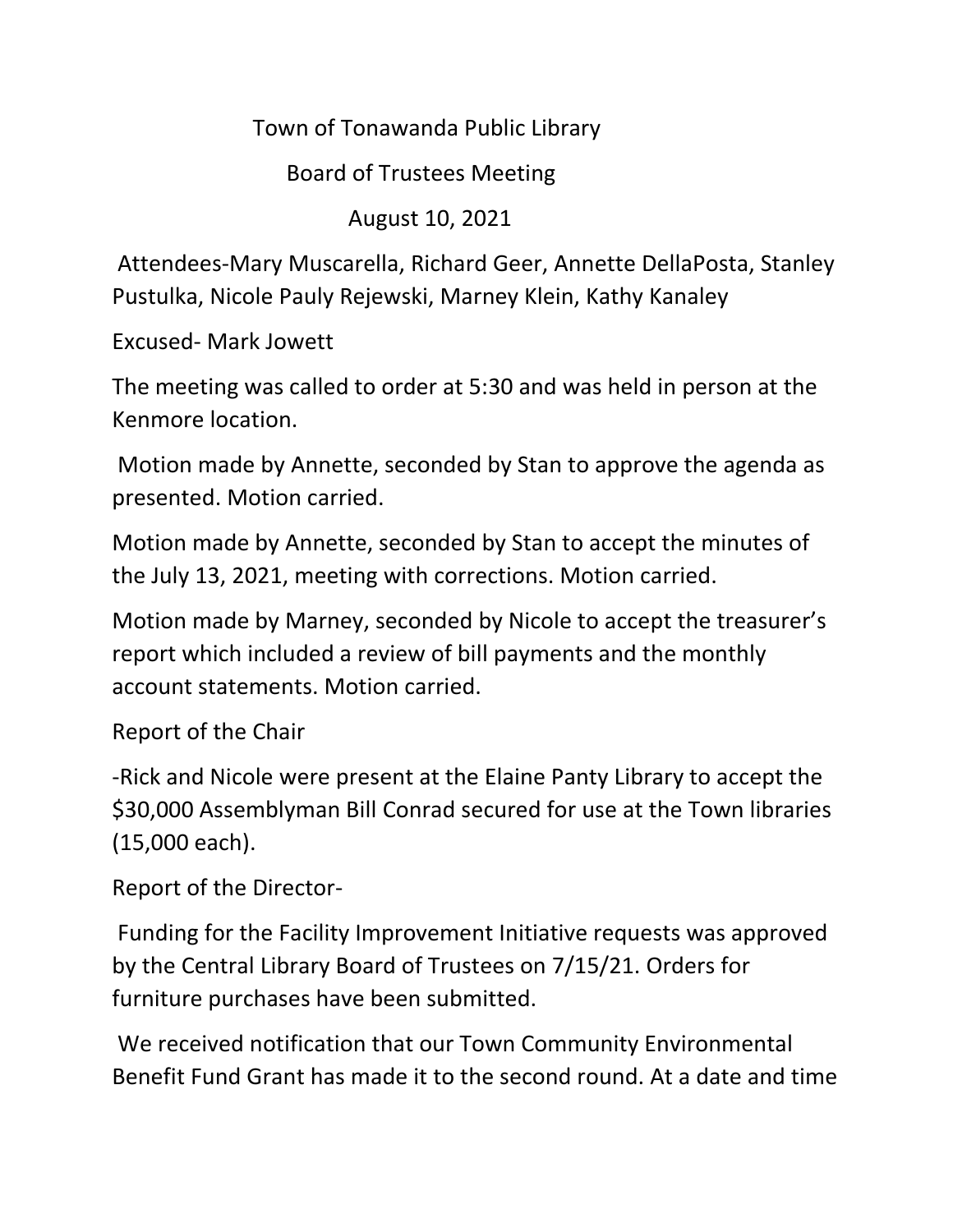to be announced, the community will vote on projects submitted with the winner announcement expected in November of this year.

NY State Construction Grant requested additional information which Mary supplied before formal closure and payment of final 10% can take place.

Albright Knox Art Truck was at the outdoor story time on 7/14 and was enjoyed by all in attendance. Outdoor story time started on 7/12 and will continue through the end of August.

Various Tails and Tales activities were successfully held at both locations

Statistics for circulation and visitor count at both locations are slowly rising to precovid numbers. Program participation is also on the rise. In person adult and kid's programs are expected to resume in October 2021.

Kenmore Branch will add Sunday hours, 12-5, beginning 9/12 through 12/19/21.Kenmore will also increase open hours Tuesday, Wednesday and Thursday from 8 to 9 pm starting 9/7/21.

Kenilworth parking lot needs to be resurfaced and the parking stripes in the Kenmore lot need to be repainted. Mary relayed this request to the Town.

Mary reported we were \$91,694 under budget due to staffing reductions as a result of the pandemic restrictions.

Unfinished Business-

Mary will request clarification of the Freedom of Information Law (FOIL) at the next Central Directors meeting.

Mary distributed samples of long range plans for Board review as each library is expected to create a plan of their own.